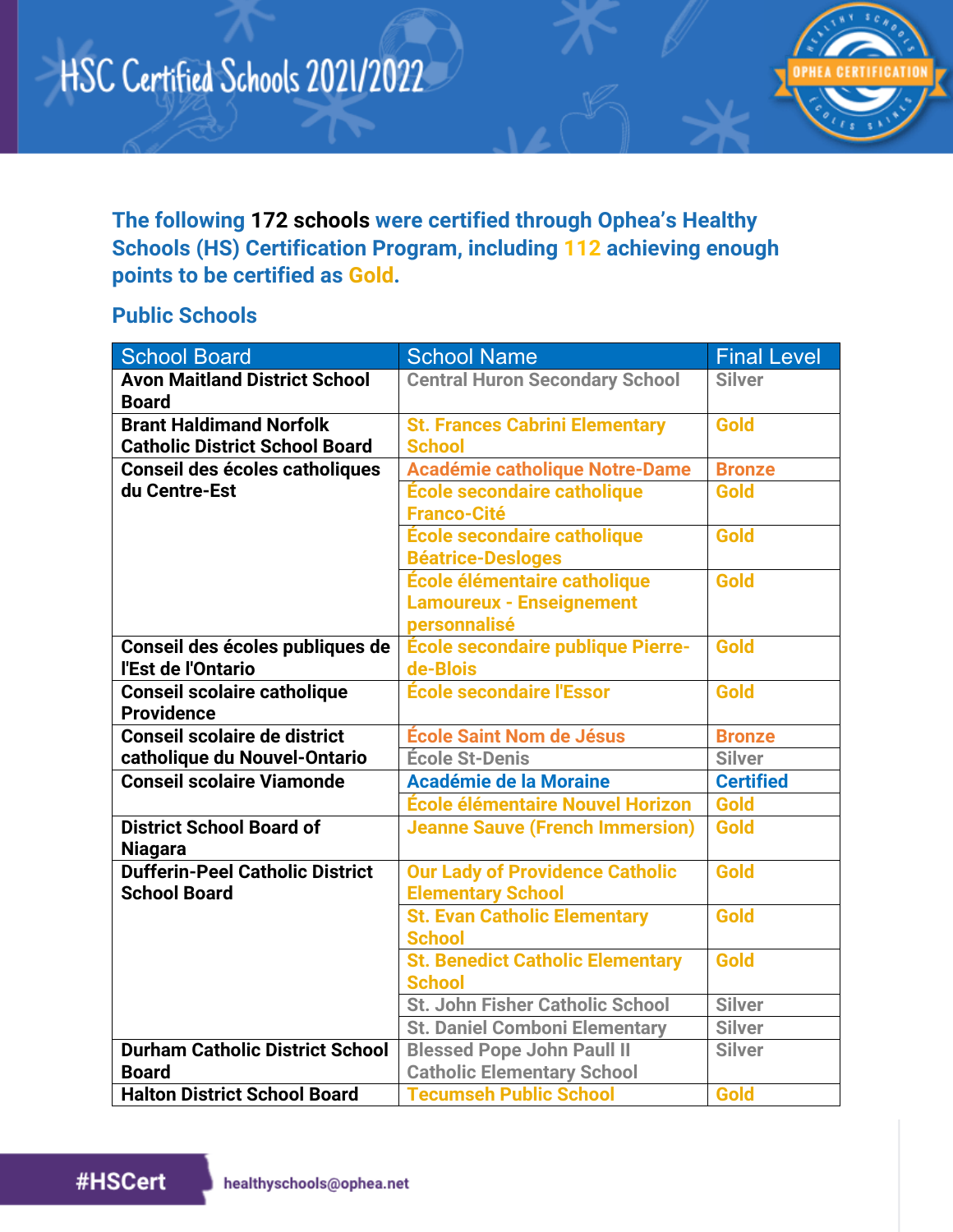

|                                                                    | <b>White Oaks Secondary School</b>                                | <b>Silver</b> |
|--------------------------------------------------------------------|-------------------------------------------------------------------|---------------|
|                                                                    | <b>Clarksdale Public School</b>                                   | <b>Silver</b> |
|                                                                    | <b>James W. Hill Public School</b>                                | <b>Silver</b> |
| <b>Hamilton-Wentworth Catholic</b><br><b>District School Board</b> | <b>St. Ann Elementary School</b><br>(Hamilton)                    | <b>Gold</b>   |
|                                                                    | <b>Saints Peter &amp; Paul Elementary</b><br><b>School</b>        | <b>Gold</b>   |
|                                                                    | <b>St. John Henry Newman Catholic</b><br><b>Secondary School</b>  | <b>Gold</b>   |
|                                                                    | <b>Our Lady of Lourdes Elementary</b><br><b>School</b>            | Gold          |
|                                                                    | <b>Bishop Ryan Catholic Secondary</b><br><b>School</b>            | <b>Gold</b>   |
|                                                                    | <b>Cathedral High School</b>                                      | Gold          |
|                                                                    | <b>St. Lawrence Elementary School</b>                             | <b>Gold</b>   |
|                                                                    | <b>Wilma's Place</b>                                              | Gold          |
|                                                                    | <b>St. Mary's Catholic Secondary</b><br><b>School</b>             | <b>Gold</b>   |
|                                                                    | <b>St. Thomas More Catholic</b><br><b>Secondary School</b>        | Gold          |
|                                                                    | <b>St. Charles Adult &amp; Continuing</b><br><b>Education</b>     | <b>Gold</b>   |
|                                                                    | <b>St. Michael Elementary School</b>                              | Gold          |
|                                                                    | <b>St Matthew Catholic Elementary</b><br><b>School (Binbrook)</b> | <b>Gold</b>   |
|                                                                    | <b>St. Ann Elementary School</b><br>(Ancaster)                    | <b>Gold</b>   |
|                                                                    | <b>Corpus Christi Elementary School</b>                           | Gold          |
|                                                                    | <b>St. Martin of Tours Elementary</b><br><b>School</b>            | <b>Gold</b>   |
|                                                                    | <b>Virtual School</b>                                             | Gold          |
|                                                                    | <b>St. Patrick Elementary School</b>                              | Gold          |
|                                                                    | <b>St. Marquerite d'Youville</b><br><b>Elementary School</b>      | Gold          |
|                                                                    | <b>St. David Elementary School</b>                                | Gold          |
|                                                                    | <b>Immaculate Conception</b>                                      | Gold          |
|                                                                    | <b>Elementary School</b>                                          |               |
|                                                                    | <b>Guardian Angels Elementary</b><br><b>School</b>                | <b>Silver</b> |
| <b>Hamilton-Wentworth District</b>                                 | <b>Glendale Secondary School</b>                                  | Gold          |
| <b>School Board</b>                                                | <b>Queen Mary Elementary School</b>                               | Gold          |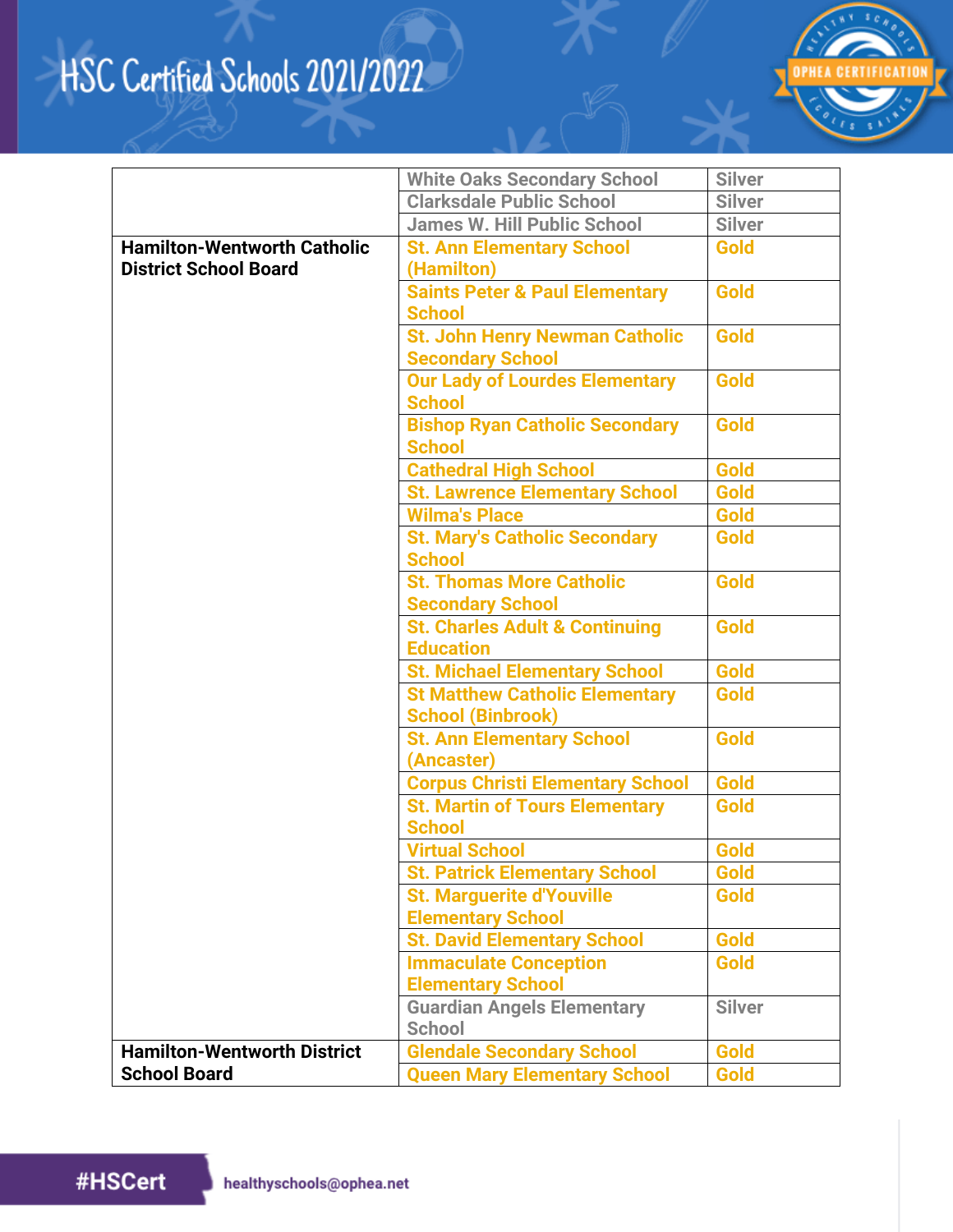

| <b>Millgrove Public School</b><br><b>Silver</b><br><b>Silver</b><br><b>Westwood Elementary School</b><br><b>Limestone District School</b><br><b>Bayridge Secondary School</b><br><b>Silver</b><br><b>Board</b><br><b>Larkspur Public School</b><br>Gold<br><b>Peel District School Board</b><br><b>Gold</b><br><b>Tribune Drive Public School</b><br><b>Chris Hadfield Public School</b><br>Gold<br><b>Rainbow District School Board</b><br>Gold<br><b>Lasalle Secondary School</b><br><b>Marchmount Public School</b><br><b>Simcoe County District School</b><br><b>Bronze</b><br><b>Board</b><br><b>Ferndale Woods Elementary</b><br><b>Bronze</b><br><b>School</b><br><b>Simcoe Shores Secondary School</b><br><b>Bronze</b><br>- Bradford<br><b>Innisfil Central Public School</b><br><b>Bronze</b><br><b>Lake Simcoe Public School</b><br><b>Bronze</b><br><b>Alcona Glen Elementary School</b><br><b>Bronze</b><br><b>Tay Shores Public School</b><br><b>Bronze</b><br><b>Ernest Cumberland Elementary</b><br><b>Bronze</b><br><b>School</b><br><b>Algonquin Ridge Elementary</b><br><b>Bronze</b><br><b>School</b><br><b>Portage View Public School</b><br><b>Bronze</b><br><b>Mountain View Elementary School</b><br><b>Bronze</b><br><b>Honourable Earl Rowe Public</b><br><b>Bronze</b><br><b>School</b><br><b>Warnica Public School</b><br><b>Certified</b><br><b>Certified</b><br><b>Simcoe Shores Secondary School</b><br>- Innisfil<br><b>Nantyr Shores Secondary School</b><br>Gold<br><b>Killarney Beach Public School</b><br>Gold<br><b>Innisdale Secondary School</b><br>Gold<br>Gold<br><b>Maple Ridge Secondary School</b><br><b>Forest Hill Public School</b><br>Gold<br>Gold<br><b>Orillia Secondary School</b><br>Gold<br><b>Bayview Elementary School</b><br><b>Wyevale Central Public School</b><br><b>Gold</b><br><b>Lions Oval Public School</b><br>Gold<br><b>Boyne River Public School</b><br>Gold | <b>Sir William Osler Elementary</b> | Gold |
|---------------------------------------------------------------------------------------------------------------------------------------------------------------------------------------------------------------------------------------------------------------------------------------------------------------------------------------------------------------------------------------------------------------------------------------------------------------------------------------------------------------------------------------------------------------------------------------------------------------------------------------------------------------------------------------------------------------------------------------------------------------------------------------------------------------------------------------------------------------------------------------------------------------------------------------------------------------------------------------------------------------------------------------------------------------------------------------------------------------------------------------------------------------------------------------------------------------------------------------------------------------------------------------------------------------------------------------------------------------------------------------------------------------------------------------------------------------------------------------------------------------------------------------------------------------------------------------------------------------------------------------------------------------------------------------------------------------------------------------------------------------------------------------------------------------------------------------------------------------------------------------------------------------------------------|-------------------------------------|------|
|                                                                                                                                                                                                                                                                                                                                                                                                                                                                                                                                                                                                                                                                                                                                                                                                                                                                                                                                                                                                                                                                                                                                                                                                                                                                                                                                                                                                                                                                                                                                                                                                                                                                                                                                                                                                                                                                                                                                 | <b>School</b>                       |      |
|                                                                                                                                                                                                                                                                                                                                                                                                                                                                                                                                                                                                                                                                                                                                                                                                                                                                                                                                                                                                                                                                                                                                                                                                                                                                                                                                                                                                                                                                                                                                                                                                                                                                                                                                                                                                                                                                                                                                 |                                     |      |
|                                                                                                                                                                                                                                                                                                                                                                                                                                                                                                                                                                                                                                                                                                                                                                                                                                                                                                                                                                                                                                                                                                                                                                                                                                                                                                                                                                                                                                                                                                                                                                                                                                                                                                                                                                                                                                                                                                                                 |                                     |      |
|                                                                                                                                                                                                                                                                                                                                                                                                                                                                                                                                                                                                                                                                                                                                                                                                                                                                                                                                                                                                                                                                                                                                                                                                                                                                                                                                                                                                                                                                                                                                                                                                                                                                                                                                                                                                                                                                                                                                 |                                     |      |
|                                                                                                                                                                                                                                                                                                                                                                                                                                                                                                                                                                                                                                                                                                                                                                                                                                                                                                                                                                                                                                                                                                                                                                                                                                                                                                                                                                                                                                                                                                                                                                                                                                                                                                                                                                                                                                                                                                                                 |                                     |      |
|                                                                                                                                                                                                                                                                                                                                                                                                                                                                                                                                                                                                                                                                                                                                                                                                                                                                                                                                                                                                                                                                                                                                                                                                                                                                                                                                                                                                                                                                                                                                                                                                                                                                                                                                                                                                                                                                                                                                 |                                     |      |
|                                                                                                                                                                                                                                                                                                                                                                                                                                                                                                                                                                                                                                                                                                                                                                                                                                                                                                                                                                                                                                                                                                                                                                                                                                                                                                                                                                                                                                                                                                                                                                                                                                                                                                                                                                                                                                                                                                                                 |                                     |      |
|                                                                                                                                                                                                                                                                                                                                                                                                                                                                                                                                                                                                                                                                                                                                                                                                                                                                                                                                                                                                                                                                                                                                                                                                                                                                                                                                                                                                                                                                                                                                                                                                                                                                                                                                                                                                                                                                                                                                 |                                     |      |
|                                                                                                                                                                                                                                                                                                                                                                                                                                                                                                                                                                                                                                                                                                                                                                                                                                                                                                                                                                                                                                                                                                                                                                                                                                                                                                                                                                                                                                                                                                                                                                                                                                                                                                                                                                                                                                                                                                                                 |                                     |      |
|                                                                                                                                                                                                                                                                                                                                                                                                                                                                                                                                                                                                                                                                                                                                                                                                                                                                                                                                                                                                                                                                                                                                                                                                                                                                                                                                                                                                                                                                                                                                                                                                                                                                                                                                                                                                                                                                                                                                 |                                     |      |
|                                                                                                                                                                                                                                                                                                                                                                                                                                                                                                                                                                                                                                                                                                                                                                                                                                                                                                                                                                                                                                                                                                                                                                                                                                                                                                                                                                                                                                                                                                                                                                                                                                                                                                                                                                                                                                                                                                                                 |                                     |      |
|                                                                                                                                                                                                                                                                                                                                                                                                                                                                                                                                                                                                                                                                                                                                                                                                                                                                                                                                                                                                                                                                                                                                                                                                                                                                                                                                                                                                                                                                                                                                                                                                                                                                                                                                                                                                                                                                                                                                 |                                     |      |
|                                                                                                                                                                                                                                                                                                                                                                                                                                                                                                                                                                                                                                                                                                                                                                                                                                                                                                                                                                                                                                                                                                                                                                                                                                                                                                                                                                                                                                                                                                                                                                                                                                                                                                                                                                                                                                                                                                                                 |                                     |      |
|                                                                                                                                                                                                                                                                                                                                                                                                                                                                                                                                                                                                                                                                                                                                                                                                                                                                                                                                                                                                                                                                                                                                                                                                                                                                                                                                                                                                                                                                                                                                                                                                                                                                                                                                                                                                                                                                                                                                 |                                     |      |
|                                                                                                                                                                                                                                                                                                                                                                                                                                                                                                                                                                                                                                                                                                                                                                                                                                                                                                                                                                                                                                                                                                                                                                                                                                                                                                                                                                                                                                                                                                                                                                                                                                                                                                                                                                                                                                                                                                                                 |                                     |      |
|                                                                                                                                                                                                                                                                                                                                                                                                                                                                                                                                                                                                                                                                                                                                                                                                                                                                                                                                                                                                                                                                                                                                                                                                                                                                                                                                                                                                                                                                                                                                                                                                                                                                                                                                                                                                                                                                                                                                 |                                     |      |
|                                                                                                                                                                                                                                                                                                                                                                                                                                                                                                                                                                                                                                                                                                                                                                                                                                                                                                                                                                                                                                                                                                                                                                                                                                                                                                                                                                                                                                                                                                                                                                                                                                                                                                                                                                                                                                                                                                                                 |                                     |      |
|                                                                                                                                                                                                                                                                                                                                                                                                                                                                                                                                                                                                                                                                                                                                                                                                                                                                                                                                                                                                                                                                                                                                                                                                                                                                                                                                                                                                                                                                                                                                                                                                                                                                                                                                                                                                                                                                                                                                 |                                     |      |
|                                                                                                                                                                                                                                                                                                                                                                                                                                                                                                                                                                                                                                                                                                                                                                                                                                                                                                                                                                                                                                                                                                                                                                                                                                                                                                                                                                                                                                                                                                                                                                                                                                                                                                                                                                                                                                                                                                                                 |                                     |      |
|                                                                                                                                                                                                                                                                                                                                                                                                                                                                                                                                                                                                                                                                                                                                                                                                                                                                                                                                                                                                                                                                                                                                                                                                                                                                                                                                                                                                                                                                                                                                                                                                                                                                                                                                                                                                                                                                                                                                 |                                     |      |
|                                                                                                                                                                                                                                                                                                                                                                                                                                                                                                                                                                                                                                                                                                                                                                                                                                                                                                                                                                                                                                                                                                                                                                                                                                                                                                                                                                                                                                                                                                                                                                                                                                                                                                                                                                                                                                                                                                                                 |                                     |      |
|                                                                                                                                                                                                                                                                                                                                                                                                                                                                                                                                                                                                                                                                                                                                                                                                                                                                                                                                                                                                                                                                                                                                                                                                                                                                                                                                                                                                                                                                                                                                                                                                                                                                                                                                                                                                                                                                                                                                 |                                     |      |
|                                                                                                                                                                                                                                                                                                                                                                                                                                                                                                                                                                                                                                                                                                                                                                                                                                                                                                                                                                                                                                                                                                                                                                                                                                                                                                                                                                                                                                                                                                                                                                                                                                                                                                                                                                                                                                                                                                                                 |                                     |      |
|                                                                                                                                                                                                                                                                                                                                                                                                                                                                                                                                                                                                                                                                                                                                                                                                                                                                                                                                                                                                                                                                                                                                                                                                                                                                                                                                                                                                                                                                                                                                                                                                                                                                                                                                                                                                                                                                                                                                 |                                     |      |
|                                                                                                                                                                                                                                                                                                                                                                                                                                                                                                                                                                                                                                                                                                                                                                                                                                                                                                                                                                                                                                                                                                                                                                                                                                                                                                                                                                                                                                                                                                                                                                                                                                                                                                                                                                                                                                                                                                                                 |                                     |      |
|                                                                                                                                                                                                                                                                                                                                                                                                                                                                                                                                                                                                                                                                                                                                                                                                                                                                                                                                                                                                                                                                                                                                                                                                                                                                                                                                                                                                                                                                                                                                                                                                                                                                                                                                                                                                                                                                                                                                 |                                     |      |
|                                                                                                                                                                                                                                                                                                                                                                                                                                                                                                                                                                                                                                                                                                                                                                                                                                                                                                                                                                                                                                                                                                                                                                                                                                                                                                                                                                                                                                                                                                                                                                                                                                                                                                                                                                                                                                                                                                                                 |                                     |      |
|                                                                                                                                                                                                                                                                                                                                                                                                                                                                                                                                                                                                                                                                                                                                                                                                                                                                                                                                                                                                                                                                                                                                                                                                                                                                                                                                                                                                                                                                                                                                                                                                                                                                                                                                                                                                                                                                                                                                 |                                     |      |
|                                                                                                                                                                                                                                                                                                                                                                                                                                                                                                                                                                                                                                                                                                                                                                                                                                                                                                                                                                                                                                                                                                                                                                                                                                                                                                                                                                                                                                                                                                                                                                                                                                                                                                                                                                                                                                                                                                                                 |                                     |      |
|                                                                                                                                                                                                                                                                                                                                                                                                                                                                                                                                                                                                                                                                                                                                                                                                                                                                                                                                                                                                                                                                                                                                                                                                                                                                                                                                                                                                                                                                                                                                                                                                                                                                                                                                                                                                                                                                                                                                 |                                     |      |
|                                                                                                                                                                                                                                                                                                                                                                                                                                                                                                                                                                                                                                                                                                                                                                                                                                                                                                                                                                                                                                                                                                                                                                                                                                                                                                                                                                                                                                                                                                                                                                                                                                                                                                                                                                                                                                                                                                                                 |                                     |      |
|                                                                                                                                                                                                                                                                                                                                                                                                                                                                                                                                                                                                                                                                                                                                                                                                                                                                                                                                                                                                                                                                                                                                                                                                                                                                                                                                                                                                                                                                                                                                                                                                                                                                                                                                                                                                                                                                                                                                 |                                     |      |
|                                                                                                                                                                                                                                                                                                                                                                                                                                                                                                                                                                                                                                                                                                                                                                                                                                                                                                                                                                                                                                                                                                                                                                                                                                                                                                                                                                                                                                                                                                                                                                                                                                                                                                                                                                                                                                                                                                                                 | <b>Ardagh Bluffs Public School</b>  | Gold |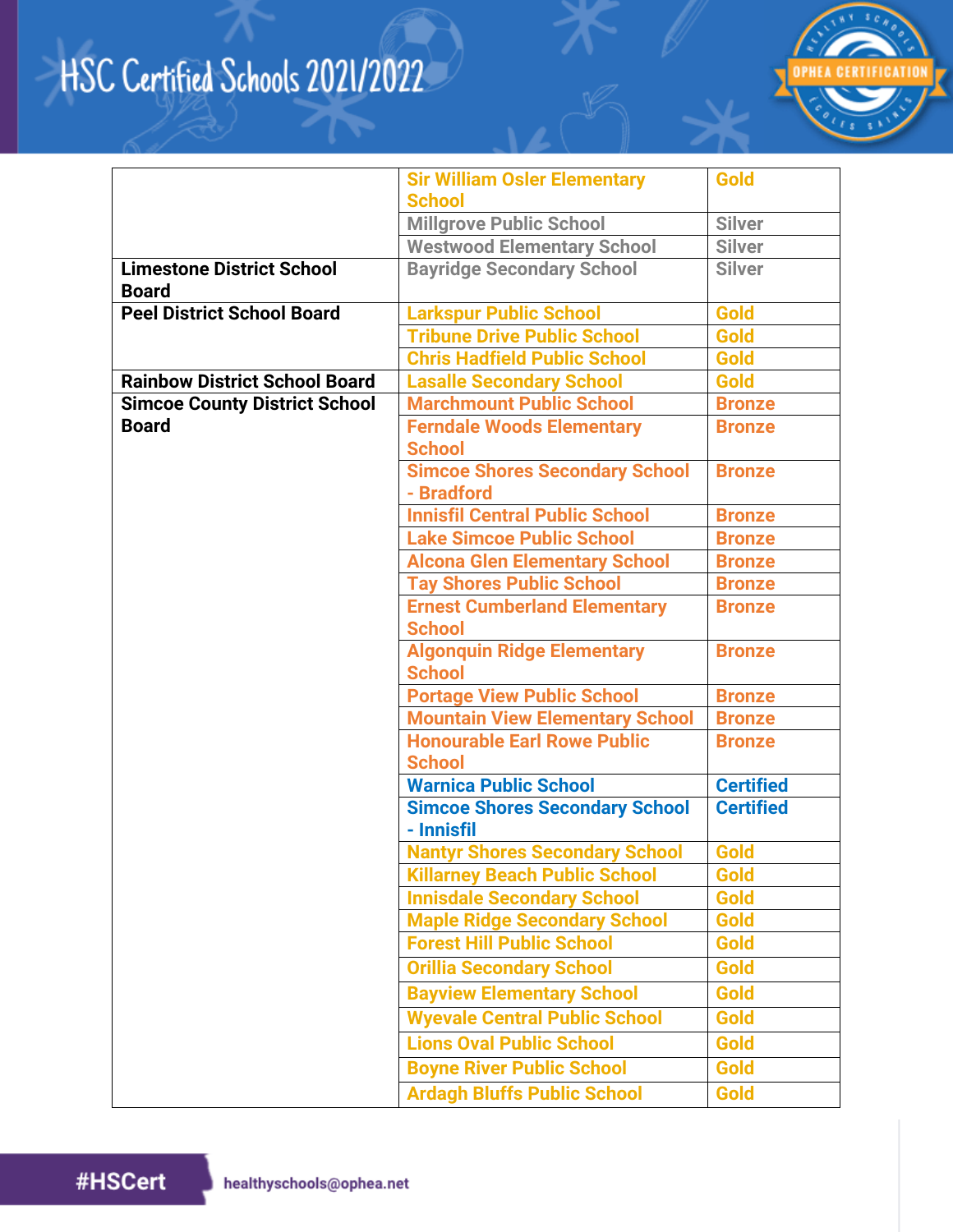

| <b>Birchview Dunes Elementary</b><br><b>School</b>                   | <b>Gold</b> |
|----------------------------------------------------------------------|-------------|
| <b>Mundy's Bay Public School</b>                                     | <b>Gold</b> |
| <b>Nottawasaga Pines Secondary</b>                                   | Gold        |
| <b>School</b>                                                        |             |
| <b>Mapleview Heights Elementary</b>                                  | <b>Gold</b> |
| <b>School</b>                                                        |             |
| <b>Brechin Public School</b>                                         | Gold        |
| <b>Connaught Public School</b>                                       | Gold        |
| <b>Severn Shores Public School</b>                                   | <b>Gold</b> |
| <b>Huron Park Public School</b>                                      | <b>Gold</b> |
| <b>Pine River Elementary School</b>                                  | <b>Gold</b> |
| <b>Georgian Bay District Secondary</b>                               | <b>Gold</b> |
| <b>School</b>                                                        |             |
| <b>Assikinack Public School</b>                                      | Gold        |
| <b>Twin Lakes Secondary School</b>                                   | Gold        |
| <b>Minesing Central Public School</b>                                | <b>Gold</b> |
| <b>Eastview Secondary School</b>                                     | <b>Gold</b> |
| <b>Fieldcrest Elementary School</b>                                  | Gold        |
| <b>Admiral Collingwood Elementary</b>                                | Gold        |
| <b>School</b>                                                        |             |
| <b>Couchicing Heights Public School</b>                              | <b>Gold</b> |
| <b>Maple Grove Public School</b>                                     | Gold        |
| <b>Johnson Street Public School</b>                                  | Gold        |
| <b>WR Best Memorial Public School</b>                                | Gold        |
| <b>Shanty Bay Public School</b>                                      | Gold        |
| <b>Angus Morrison Public School</b>                                  | Gold        |
| <b>Emma King Elementary School</b>                                   | Gold        |
| <b>Elmvale District High School</b>                                  | Gold        |
| <b>WH Day Elementary School</b><br><b>Orchard Park Public School</b> | Gold        |
|                                                                      | Gold        |
| <b>Tecumseth Beeton Elementary</b><br><b>School</b>                  | <b>Gold</b> |
| <b>Bear Creek Secondary School</b>                                   | Gold        |
| <b>Chris Hadfield Public School</b>                                  | Gold        |
| (Bradford)                                                           |             |
| <b>Steele Street Public School</b>                                   | Gold        |
| <b>Hewitt's Creek Public School</b>                                  | Gold        |
| <b>Huronia Centennial Elementary</b>                                 | Gold        |
| <b>School</b>                                                        |             |
| <b>Trillium Woods Elementary School</b>                              | Gold        |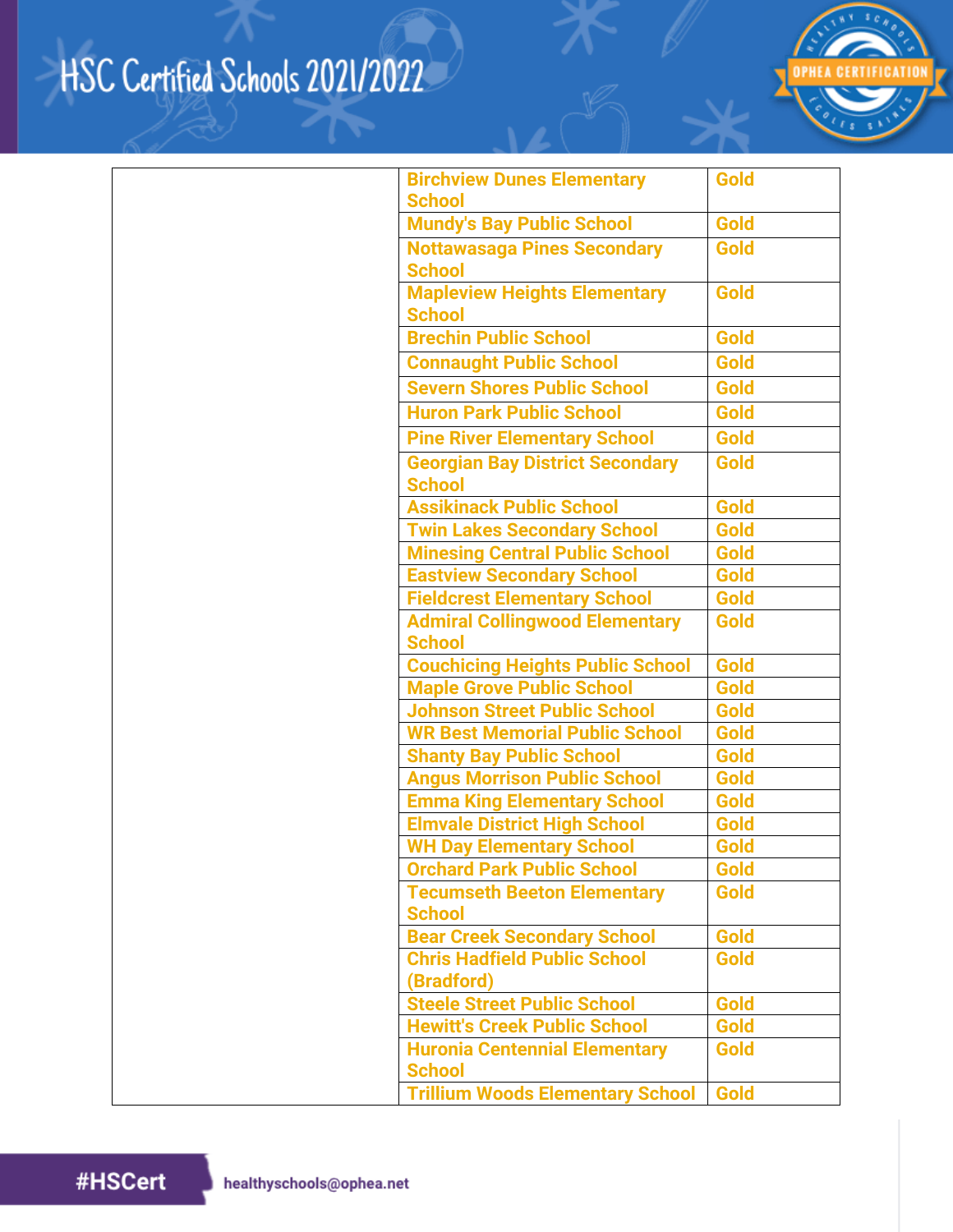

|                                         | <b>Holly Meadows Elementary School</b>                 | Gold          |
|-----------------------------------------|--------------------------------------------------------|---------------|
|                                         | <b>Hillsdale Elementary School</b>                     | Gold          |
|                                         | <b>East Oro Public School</b>                          | Gold          |
|                                         | <b>Uptergrove Public School</b>                        | Gold          |
|                                         | <b>Warminster Elementary School</b>                    | Gold          |
|                                         | <b>Baxter Central Public School</b>                    | Gold          |
|                                         | <b>West Bayfield Elementary School</b>                 | <b>Gold</b>   |
|                                         | <b>Hyde Park Public School</b>                         | <b>Gold</b>   |
|                                         | <b>Collingwood Collegiate Institute</b>                | <b>Silver</b> |
|                                         | <b>Worsley Elementary School</b>                       | <b>Silver</b> |
|                                         | <b>Harriett Todd Public School</b>                     | <b>Silver</b> |
|                                         | <b>Simcoe Shores Secondary School</b><br>- Orillia     | <b>Silver</b> |
|                                         | <b>Goodfellow Public School</b>                        | <b>Silver</b> |
|                                         | <b>Bradford District High School</b>                   | <b>Silver</b> |
|                                         | <b>Tosorontio Central Public School</b>                | <b>Silver</b> |
|                                         | <b>Stayner Collegiate Institute</b>                    | <b>Silver</b> |
|                                         | <b>Simcoe Shores Secondary School</b>                  | <b>Silver</b> |
|                                         | - Alliston                                             |               |
|                                         | <b>Banting Memorial High School</b>                    | <b>Silver</b> |
|                                         | <b>Coldwater Public School</b>                         | <b>Silver</b> |
|                                         | <b>Hillcrest Public School (Barrie)</b>                | <b>Silver</b> |
|                                         | <b>James Keating Elementary School</b>                 | <b>Silver</b> |
|                                         | <b>New Lowell Central Public School</b>                | <b>Silver</b> |
|                                         | <b>Cameron Street Public School</b>                    | <b>Silver</b> |
|                                         | <b>Nottawa Elementary School</b>                       | <b>Silver</b> |
|                                         | <b>Tecumseth South Central Public</b><br><b>School</b> | <b>Silver</b> |
|                                         | <b>Andrew Hunter Elementary School</b>                 | <b>Silver</b> |
|                                         | <b>Nottawasaga Creemore Public</b><br><b>School</b>    | <b>Silver</b> |
|                                         | <b>Clearview Meadows Elementary</b><br><b>School</b>   | <b>Silver</b> |
|                                         | <b>Codrington Public School</b>                        | <b>Silver</b> |
|                                         | <b>Guthrie Public School</b>                           | <b>Silver</b> |
|                                         | <b>Regent Park Public School</b>                       | <b>Silver</b> |
|                                         | <b>Willow Landing Elementary School</b>                | <b>Silver</b> |
| <b>Thames Valley District School</b>    | <b>Roch Carrier French Immersion</b>                   | <b>Silver</b> |
| <b>Board</b>                            | <b>Public School</b>                                   |               |
| <b>Toronto Catholic District School</b> | <b>Our Lady of Fatima Catholic</b>                     | Gold          |
| <b>Board</b>                            | <b>Elementary School</b>                               |               |
| <b>Toronto District School Board</b>    | <b>George P Mackie Public School</b>                   | <b>Bronze</b> |